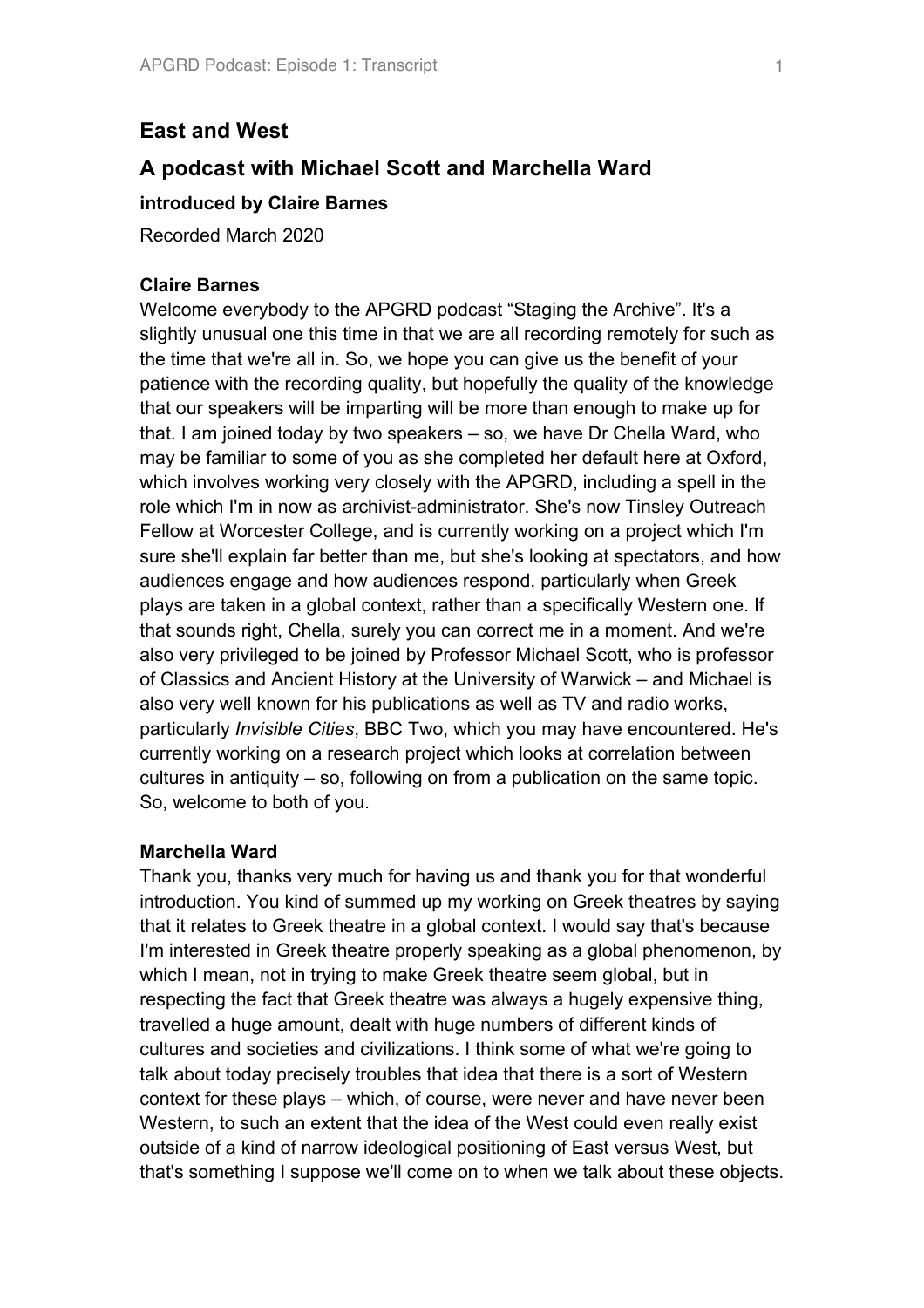#### **Michael Scott**

Just to say thank you very much indeed for the welcome as well, Claire, it's a great pleasure to be here to join me for and you, Chella, for this discussion. Chella has been brilliant in picking up some objects from the collection to kick us off, which I think are also going to be available to listeners as a blog to be able to have a look at. I think we're kicking off with a version of Hecuba from the 80s in Los Angeles, is that right, Marchella?

#### **Marchella Ward**

Yes, that's right – this is a *Hecuba* that was performed in 1987. We're looking at the program, we should probably start there, to this *Hecuba*. It's a program that has on its cover this kind of slightly bizarre image, it has what looks like a globe, so it's sort of a round circle, with a slightly imprecisely drawn map – we'll come on to what's weird about the map in a minute – with the kind of sickle and hammer symbol on what on one side of the map and the flag of the United States across the bottom of it. I think that's speaking to what the production team, and indeed the reviewers who saw this production, are thinking of as a kind of political repositioning, but also geographical repositioning of this play. In the director's notes, the director asks us to – I'm quoting him from the program – "Suppose that the Greeks are Israelis, that the Trojans of Palestinians, that the Thracians are one of the clashing political factions in Lebanon. Suppose that the gods are the superpowers Europe early in the century, the United States and the Soviet Union now. Now watch and hear the story that Euripides tells, the story of Hecuba". So, we're being set up in this production for a particular kind of political retelling of this story.

### **Michael Scott**

It's worth underlining that the director himself was Lebanese-American. As a result, obviously this kind of retelling and resetting is a very personal one for the director. I mean, the thing that struck as Chella already marked out is the map that's on the front page. Either this is a very bad map draw-er, who's trying to offer a vision of the globe, or else it's a very particularized map to reinforce the idea of particularly the gods and the superpowers of the world that he's created for his *Hecuba*. Because you're seeing recognisably America and Central America over on the left. But on the right, I was struck by the fact that European and African landmass conglomerate, it's almost like the world has been sent back several tectonic ages into the past, because we've lost the Mediterranean Sea, there's a little bit of the Middle East, a little bit of Russia at the top, with poor old Britain completely left off the map entirely, it feels. So, I would suggest that the viewers coming into see this production got a very, very loaded sense of what this production was going to be about in terms of the political messages it wanted to put forward before even the lights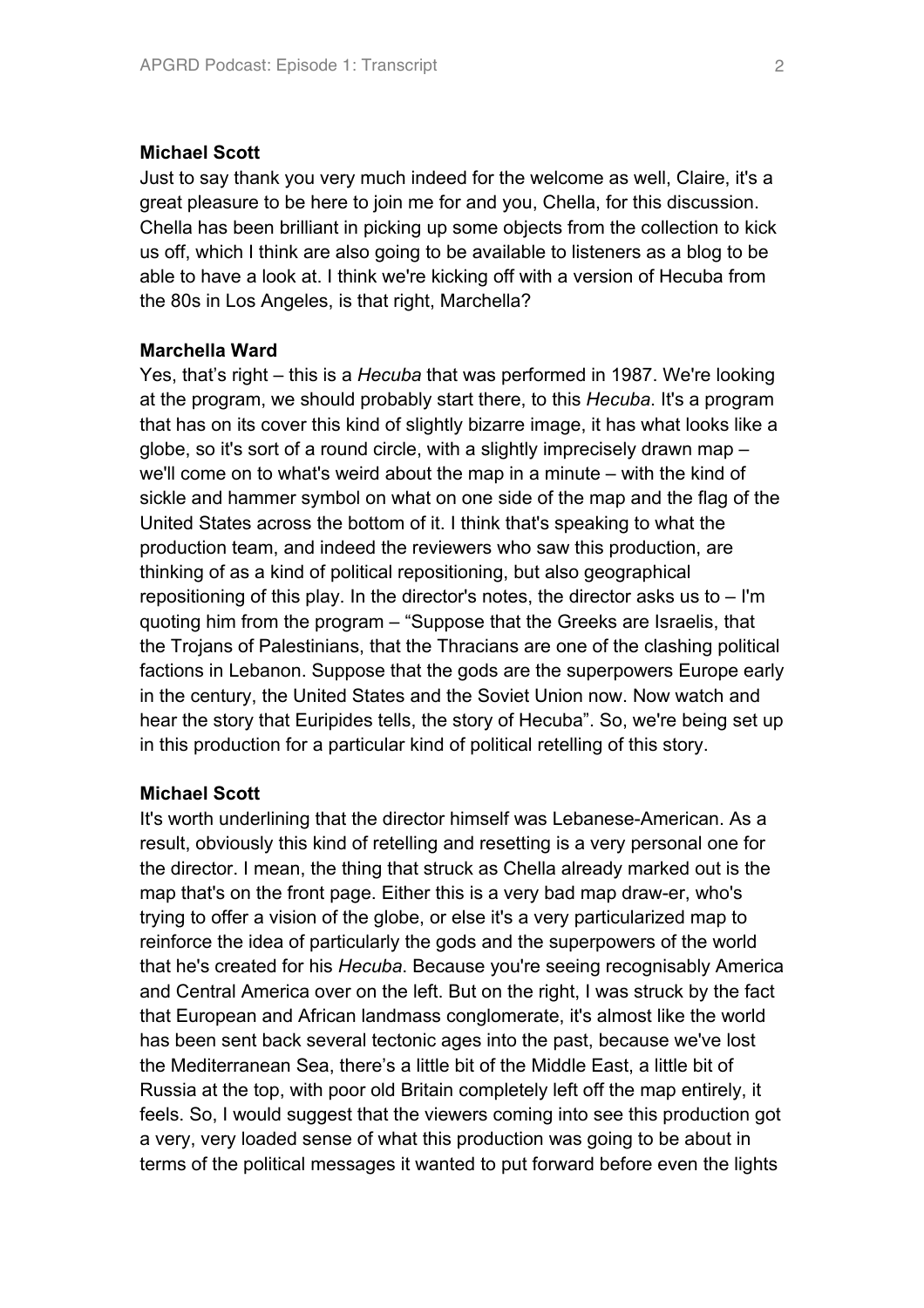went down, and the curtain went up and that's reinforced as Chella's read out from the inside cover of the production. But, I mean, initially, I wasn't that perturbed by that. I think we're all pretty used to going to watch productions of Greek tragedy that have set themselves in "x" location. I mean, I remember going with a very good friend of mine, who is Serbian, to see a Sophocles' *Antigone* set in Serbia, following on from the conflicts of former-Yugoslavia. I don't think this perturbs us. What really surprised me was when Chella provided the reviews that linked to this production, where back in the 80s, at least in Los Angeles in America, they seem to have been very perturbed by this.

### **Marchella Ward**

Yes, I think that's absolutely right, Michael, we're totally used to Greek tragedy being used to speak to whatever the issue of the day is, right? That's kind of one of the things we see all the time with Greek tragedy is we get a load of *Medeas* around conversations to do with women's rights, we get loads of versions of the *Persians* around the time of Iraq War, for instance. That's something that Greek tragedy can pick up on those issues in interesting ways. One of the reviews begins with the headline *Hecuba* moves to the Middle East in updated Euripides and throughout the review, what we get is this sense that the review was really shocked to see that this play could speak to it to a Middle East in context. The review talks about – talks about, that's maybe too neutral a term – the reviewer really doesn't like the fact that, as he puts it, the characters, so the actors who are playing the Trojan Women, are wearing traditional Arab dress, or are singing to Middle Eastern melodies. That's sort of positioned as being really too much of a stretch for this play that we really should have thought of properly as a Greek play, and not a play that was full of this kind of Middle Eastern stuff. That's something that to me is really, I was about to say surprising, but perhaps it's not surprising, because there has been, as I'm sure, listeners are aware, a tradition of wanting Greek tragedy to seem like it was the beginning of Western civilization, of a Western theatrical tradition. So it's not surprising in a sense that reviewers didn't like this Middle Eastern version. But it does say something interesting in this play, right? it sheds light on a particular kind of historical oversight, I think, because *Hecuba* – I don't know if people know the story of the *Hecuba* – written by Euripides, it's set in a camp on the coast of Thrace. Hecuba is Trojan and she's the wife of Priam, who's the king of Troy and Troy, as far as we know, has been thought of as being in different places over the long kind of history of thinking about where archaeologically speaking Troy might be. We usually tend to say Hisarlik, which is in modern-day Turkey. So we're talking about a play that is both set and involving a crucial character from ancient Turkey, that kind of coast of the ancient Middle East. So, the sense that it's surprising to find it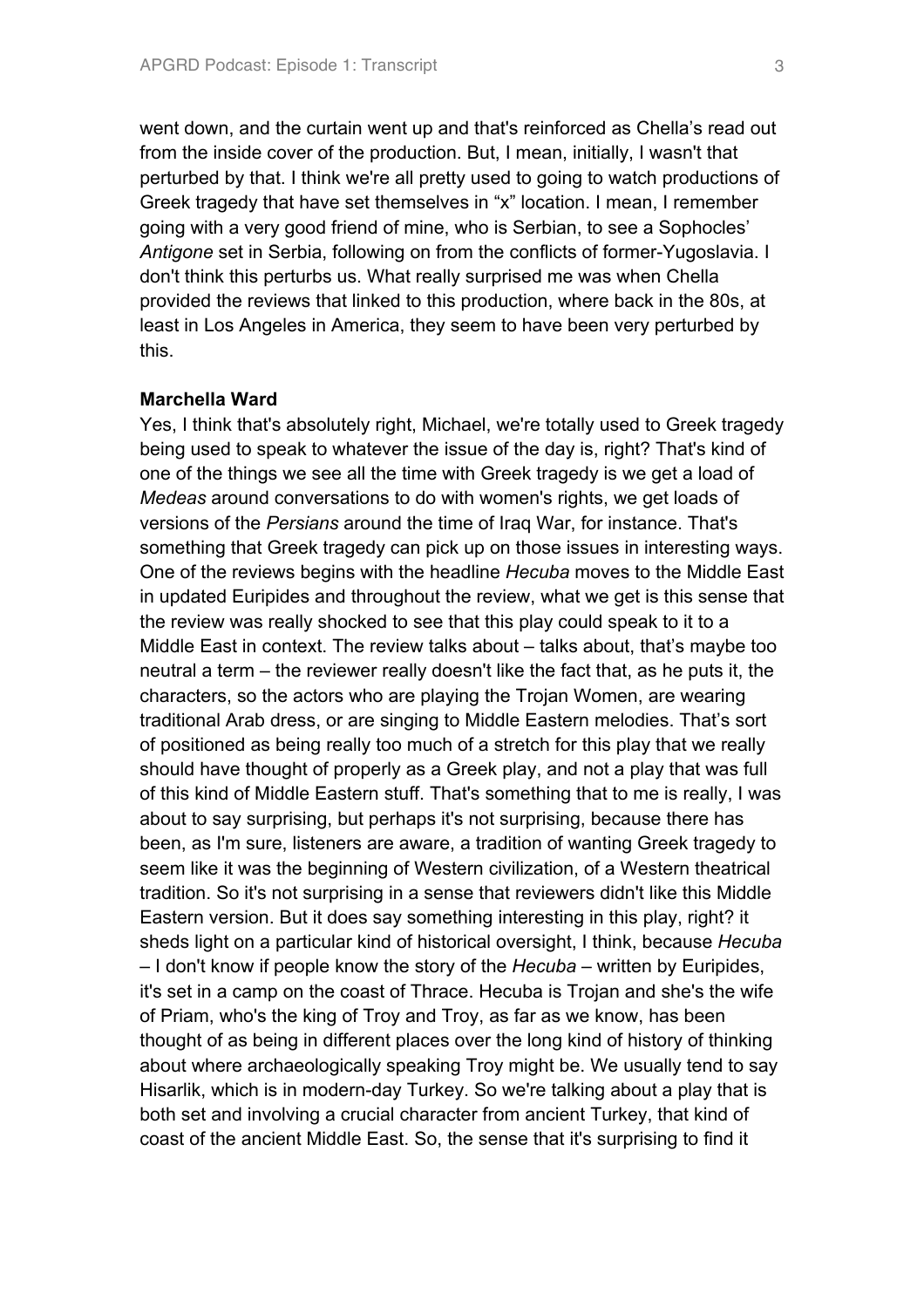there doesn't really make sense in terms of in terms of where we think that play really might belong.

### **Michael Scott**

I guess what really surprised me also following on from that is the sense that in America in the 80s, there was this clearly – in relation to this play, and I presume to others at the time – a dislike of seeing it located to a part of the world that in reality it was very much associated with and took place not far from. I'm trying to relate that into my sense of how America has wanted to conceptualize, own and sort of break off from that connectivity to the rest of the world, the Greeks as an entity, and obviously their cultural creations like Greek tragedy. It's one of the things that always surprised me that even when you look at the debates of the founding fathers for the US Constitution, at that stage, 18th century, they are absolutely not wanting to be anything like or associated with the ancient Greek, at least political model. If you look in those debates, it's things like "you know what, even if every ancient Athenian citizen had been a Socrates, ancient Greek democracy would still have been just completely mass ruled by an uncouth, unruly kind of mass of people. We don't want that, right" and they deliberately go "we want republican Roman models, that's what we want". So, I guess what I'm trying to understand is at what point and how, between that sort of distancing from wanting anything to do with ancient Greece, at least politically, we've got to a stage by the 1980s, whereby suddenly, actually, 'Greekness' can't be anything that is anything except a Western, almost American creation.

### **Marchella Ward**

Yes, there really is this kind of crucial period between in which this play was being written, because by the time we get to the early 90s, we've got things like Samuel Huntington cluster of civilizations article being written where the premise of that article is that there are these two blocks, the East and the West, and they will always be fighting each other. That's an article that has really kind of frightening origins, it has to do with the work of an historian of the Middle East called Bernard Lewis, who wrote a number of different articles, hugely Islamophobic articles, about the relationship between Islam and the West, where he wanted precisely to situate Islam as the opposite of the West – which became, in the mid-90s, part of American foreign policy too that the Middle East, particularly because a number of nations were Islamic, or at least majority Islamic, was positioned during those kind of crucial years as the opposite culturally to the West, but not just the opposite to it, but sort of violently opposed to it. And that becomes part of a lot of the rhetoric that surrounds the Iraq War, too. So, I think I see the response to this place sitting in a kind of interesting place, because reviewers are sort of feigning surprise at seeing Euripides in the Middle East. Precisely as you say, Michael, I think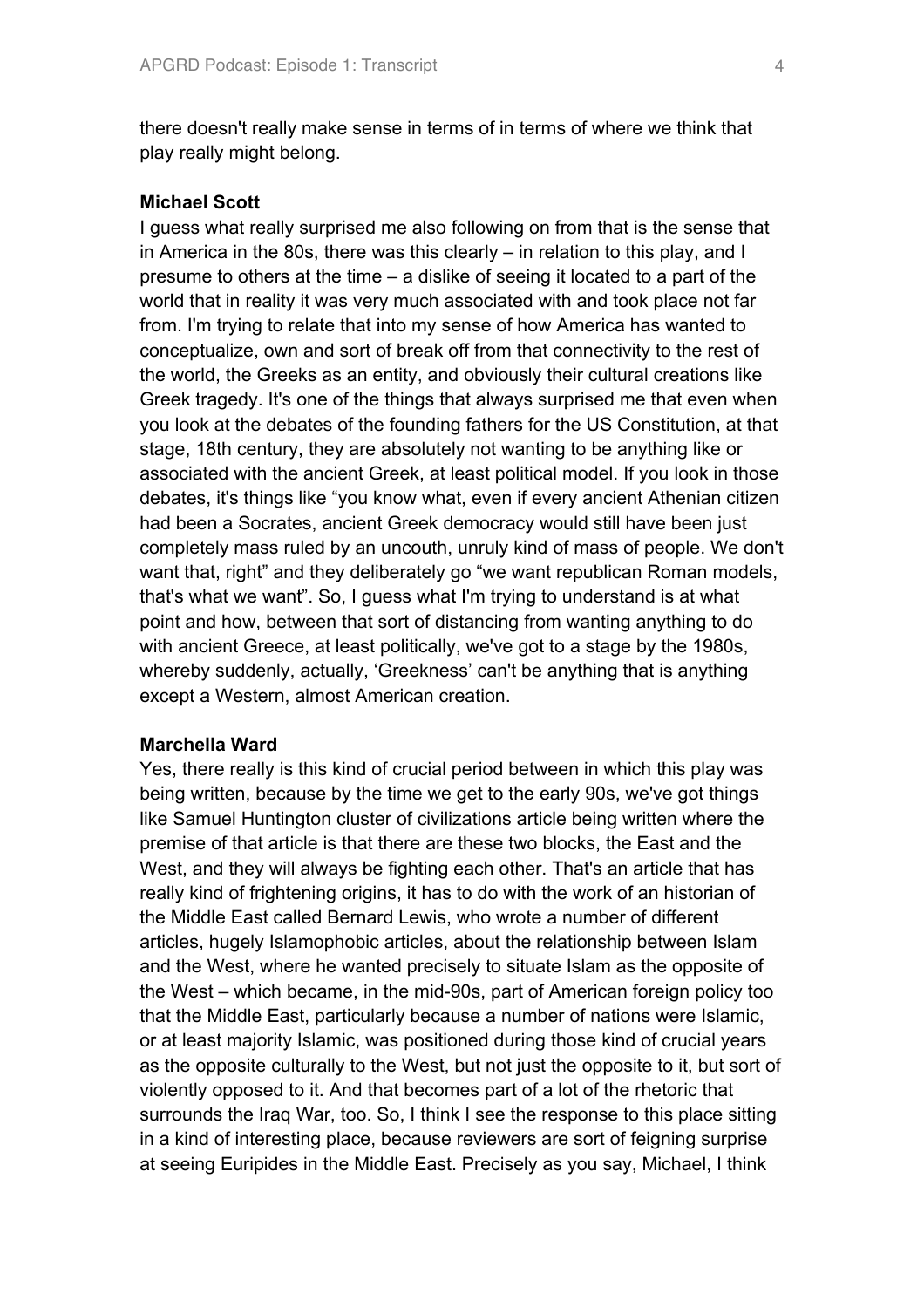in order to distance the idea of greatness from the Middle East, and to claim the idea of Greekness for a kind of white American, but also white European foundation myth – that would, through Huntington's article, come to be kind of popularized as Western civilization, as a kind of clash of civilizations narrative. So, this is a play that belongs to a particular moment in that conversation, I think.

#### **Michael Scott**

I guess, sadly, it links into a moment, which is still very much continuing, I'm thinking of the work of the Pharos project at the moment that is documenting the still very extensive use of ancient Greek exemplar to try and bolster and support very xenophobic, homophobic political views, but equally more widely to still continue to justify this idea of both Western civilization as a common concept in and of itself, but equally as Western civilization – whatever that might be – as the superior kind of civilization as well.

So, I guess it would be interesting to see what would happen now with another production of, say, *Hecuba* or another play that was set again somewhere in the Middle East, kind of post all the most recent political events and turmoil, and see whether the reaction is any different.

### **Marchella Ward**

I think sadly, or not just sadly, kind of deeply problematically, the reaction is not all that different, right? We saw with that production, *Queens of Syria*, not so long ago, which was a version of the *Trojan Women* that had a Syrian chorus made up of refugees and the reactions or the way that that was written about was, again, with a kind of surprise, as if it was surprising to find displaced women using the words of a Greek playwright. I think, as you were saying about Pharos, that project, one of the moments documented by Pharos is the moment in I think 2016, when a white supremacist far right group – at the time known as Identity Europa, it's now known as the American Identity Movement – plastered these posters all over American college campuses, and with slogans that said things like "protect our heritage". The picture on all of those posters was the statue of Apollo Belvedere, which is a Roman copy of a Greek statue. And it's a white marble statue, so it plays into all of those mistaken ideas about the idea that the Greeks and the Romans must have been white, because all their statues are made of white marble, and, of course, we know that's absolutely untrue. Of course, we know that at the time the statues were coloured with paint. But it almost doesn't matter that that was true, right? Because none of those people, no one who volunteered their time with Identity Europa and other horrendous white supremacist organizations has ever seriously wanted to investigate racial and ethnic diversity in the ancient world. That's never been a concern, whether what those statues were actually really like, has never really worried them. I think, what has always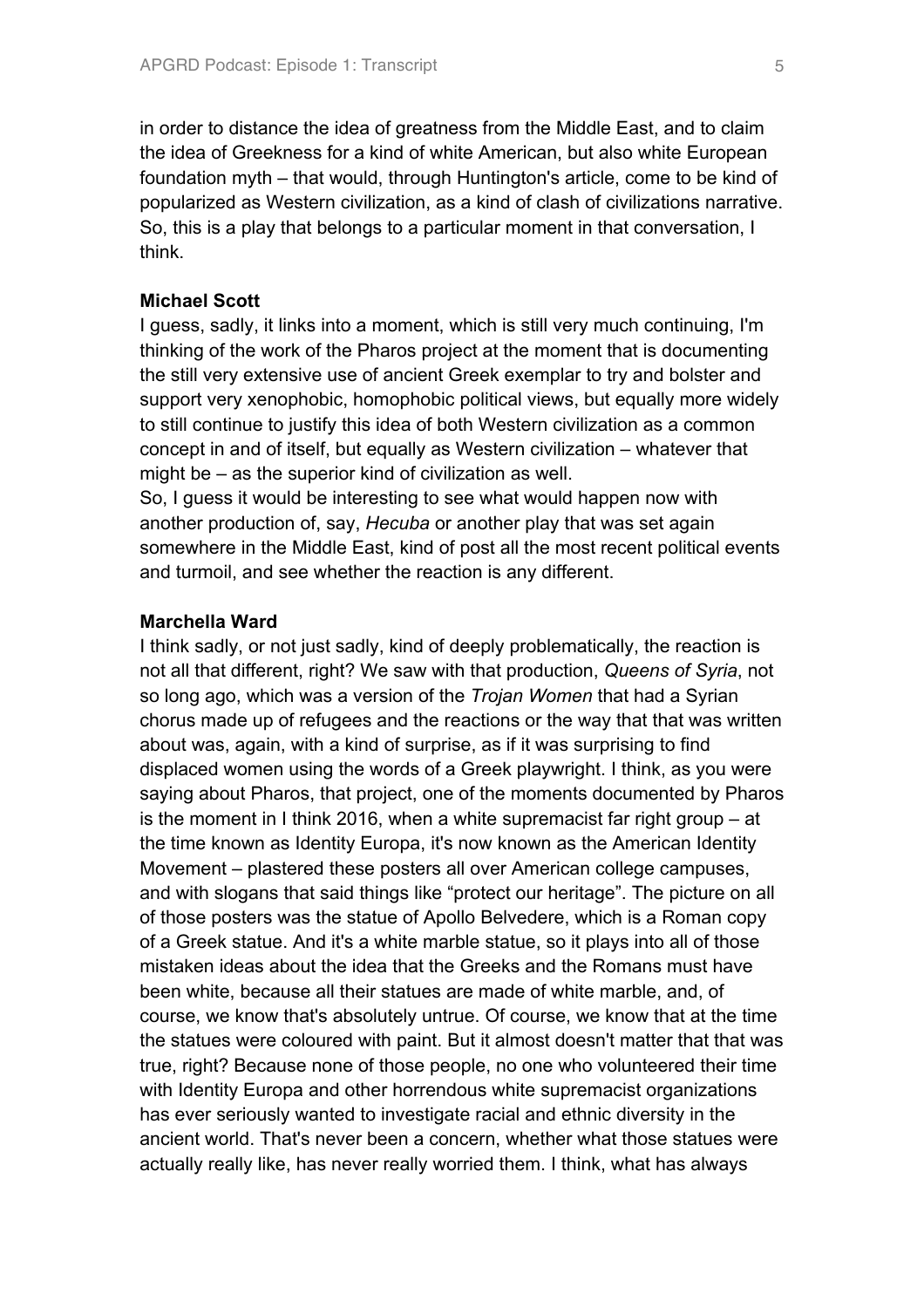been happening in that conversation about Western civilization is that the Western civilization narrative has given us the idea that there is something about the West that must be protected from this thing that is called the East. So that's dangerous, not only because it gives us this hugely reductive vision of the ancient world that leads to this kind of interpretation that it's surprising somehow to find Hecuba in the Middle East when in fact the Middle East is precisely where she's from. But it's not that that's not the problem, it's the huge violence on the other end that is legitimated by this idea that there is an East in the West, and that one is the kind of superior culture that needs to be protected from the barbarism of the other.

# **Michael Scott**

I guess, yes, it kind of flies in the face of what everything we know about the very myths themselves that made up these great tragedies in the first place, that they were stories that were meant to be and were constantly being told and retold and presented and represented and adapted and extended, and that has, thankfully, continued in some ways in some places. I'm struck by how much this seems to me to be an example of "this stuff is not for you and is not about you and is only for and about us", in comparison to the other example that you've pulled from the archives, which seems to me, if we zoom right to the other end of the geographical kind of a spectrum, we're now setting ourselves in Beijing in China, to be very much an attempt, to show how these same tragedies are universal and are meant for everyone and can be for everyone. This is an example, I think, from just a decade later from the 90s, is that right?

#### **Marchella Ward**

Yeah, absolutely. So, this is a collaborative production between an opera company from Beijing and a New York Greek theatre company. It's produced in 1996 and it's the work of actually a long-standing collaboration between a Chinese company and an American company, both obviously very high profile theatre companies who've done huge amounts of work. And it's directed by a Chinese director, Chen Shi-Zheng, and it seems very much to be, on the surface at least, about a kind of cultural meeting. We've just pulled out here the review of this production in a newspaper called *Beijing Scene* and the headline is "East-West fusion takes centre stage: the *Bacchae* of Euripides meets Peking opera". So again, it begins with the assumption that the East and the West are kind of blocks that are irreconcilable, which – for all the reasons I've just said – is a hugely problematic kind of framework to lock ourselves into, but, as you say, Michael, this is a production that sets itself out to do something different. It sets itself out to produce something that uses techniques from what it sees as both these two separate worlds. I think something that sticks out to me as really interesting from this review is the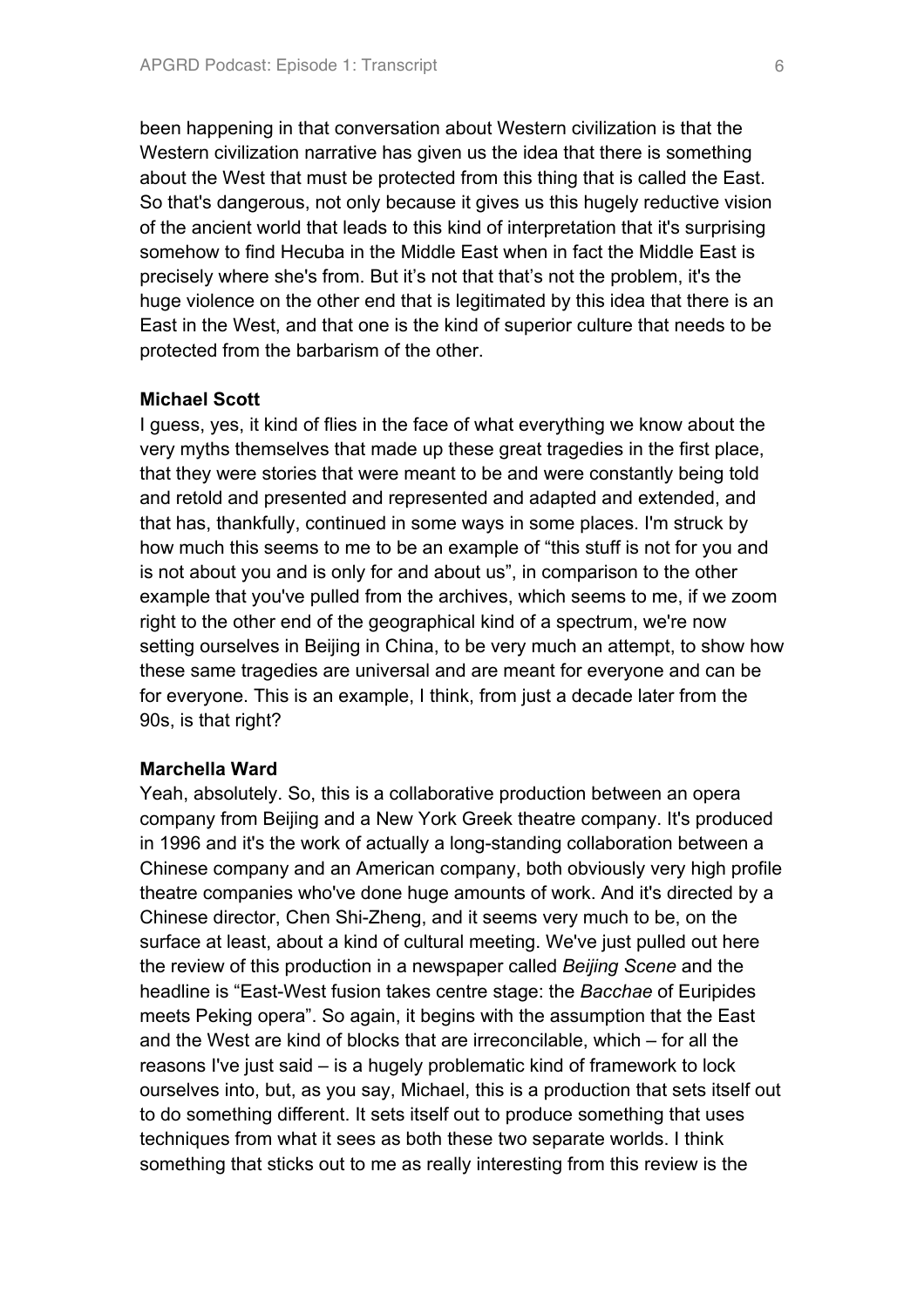moment where we're told that the reason that they wanted to do this, the reason that this collaboration came about in the first place is that – I'm just going to quote the review here – "of the theatrical styles vital today, Asian theatre is the closest to what Greek tragedy was really like". So, loads of interesting stuff there. Notably how on earth would we know what Greek tragedy was really like. Also, interesting that this is a production that makes us think that in fact the perfect analogue, or the perfect way to explore what Greek theatre might have been like, is not in London in the National Theatre, or even in the theatre in Epidaurus in Greece, but might be, in fact, in an opera house in China.

# **Michael Scott**

And not just an opera house in China, but a very particular style of Chinese production with Peking opera style, which is exemplified by, you know, very high pitched kind of notes and singing, and very stylistic movements of dance, they're heavily painted faces. A style that is felt under threat in China of being able to survive, but one, which I think also is pointed out in this review, to have its own rich tradition of absorbing other theatrical elements. So, it's a tradition which is almost designed and thrives on living and meeting and blending with kind of other styles from other places, that is being set up as the most modern equivalent to ancient Greek tragedy – which I think goes back to the point you were making at the beginning, and your particular research interest, which is talking about the global nature of tragedy from the beginning, rather than it being set in any one particular place.

#### **Marchella Ward**

Yeah, exactly. I think what is interesting here is that the reviewer points out a number of local kind of influences on this production, particular kinds of storytelling, for instance, that originate in Chinese tea houses, or are used for the messenger speeches here. So, there's an interest in seeking out what a kind of operatic tradition which is, you know, a hugely musical tradition and a hugely performative tradition, could make of Greek tragedy and could make in a way that would show us maybe something else that we wouldn't have understood about Greek tragedy, if we had only ever looked to that in a theatre in the UK, or a theatre in Greece, or theatre in America, for instance. So, what's interesting to me is that this isn't about, as the beginning of the review talks about, this being the closest to what Greek tragedy was really like – certainly, in my work, I'm not interested in reconstruction in that way, because I think we're always doing a kind of imaginative guessing, in all of our work on the ancient world we're constructing a narrative based off, often far fewer facts than we'd like to. So, I think it's interesting to think about this as an opportunity to see something else in Greek theatre that perhaps we haven't seen. But it is set up as if it were the very first time that Chinese theatre and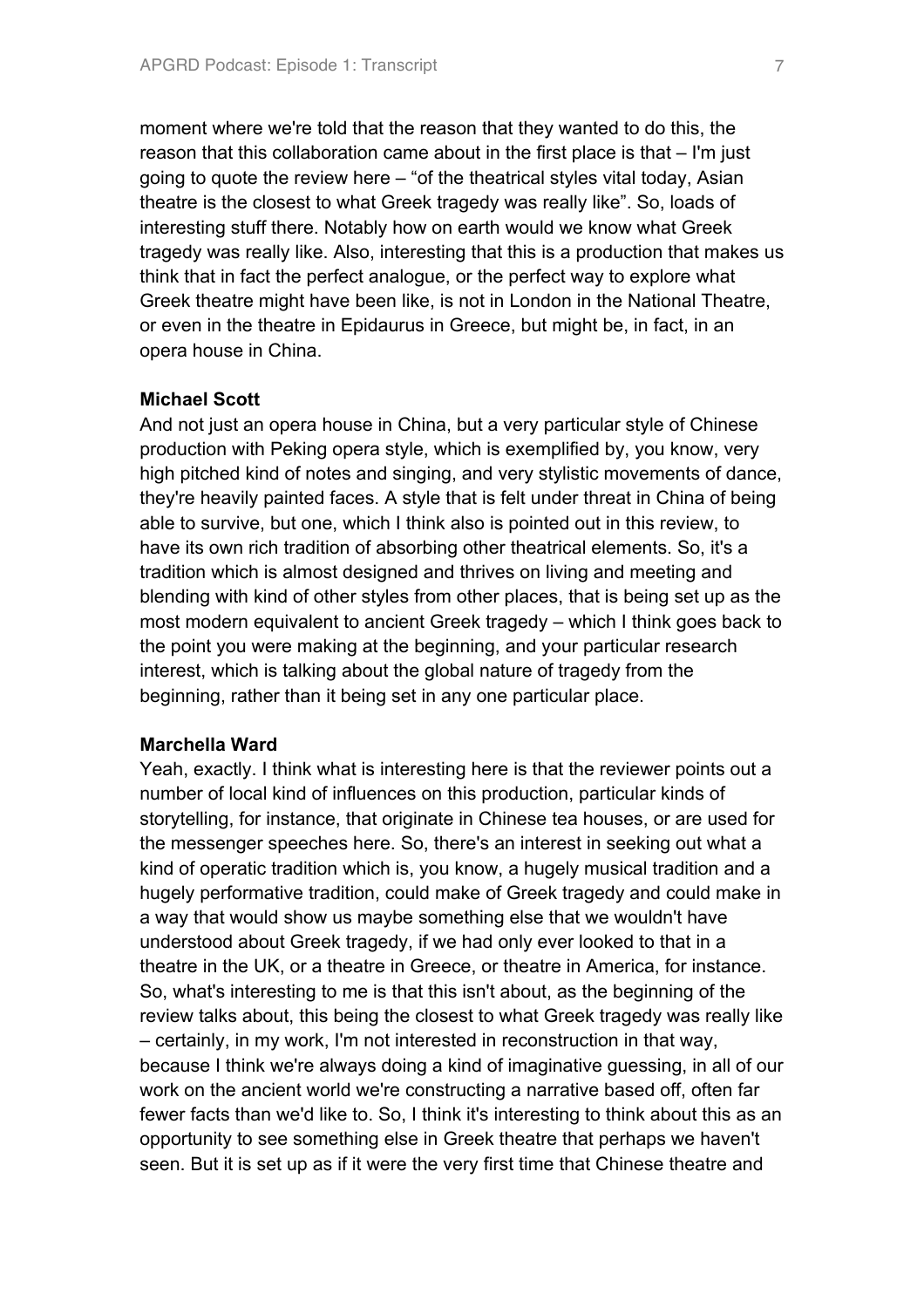Greek tragedy had ever come together, and that strikes me as an unusual thing to be to be suggesting.

### **Michael Scott**

Yes, before we get onto the point about where this tendency of mixing and matching these cultures has come from, or when it started, I was really struck by the sort of review of trying to rather gently and nicely say that it felt a bit of a mishmash, in that you were listening to Chinese Peking kind of opera style trained, Chinese actors speaking ancient Greek, that they'd had to learn by trying to find equivalated Chinese symbols. You were hearing ancient Greek music being played on Chinese instruments, you were seeing masks that were being used instead of the face paint, particular kinds of masks to allow some of the kind of range of facial expression that is normal to Peking style opera. So, you can see how they've gone above and beyond to make this a complete and equal integration of these different styles to offer something up. What struck me also, coming out at the end of the review, was the way that the director, reflecting on this process, set up Western theatre as being playwright centred, and Asian theatre as being performance centred, and how he felt ancient Greek tragedy had been a mix of the two, and that's why he had tried to bring these two styles together. Before we move on to the point about what China is doing with ancient Greek and ancient Greece, I just wondered whether we might reflect on that as being whether that playwright versus performance centred is a useful sense of either Western theatre and Asian theatre today – if we want to use those terms, as he does – or indeed the idea that Greek tragedy somehow combine the two.

#### **Marchella Ward**

Yeah, that is interesting. I think that we have wanted to see, for a long time, not so much now, but we have wanted for a long time, to see Greek theatre as being playwright centred and also as being kind of star centred. We think about there being three actors playing these main roles, and then also a chorus. Because we – most of us, at least the two of us – come from a kind of very British theatrical context, where we had in Britain a star system in the theatre, we had, for a very long time, the idea that it was particular actors who play these important roles. We talk about that star system in theatre history in the 19th century, but really, it was something that dominated the British stage for a very long time. When we talk about Shakespeare's companies, within those companies there are certain people whose names we know that roles were written especially for, Will Kempe for instance, who's one of Shakespeare's clowns. That's a famous name and the reason it's a famous name is because we know that parts were written specifically for him. So, we've got a kind of writing-led there, too, but one that is about actors, that is not about large groups of bodies moving together on a stage. When we think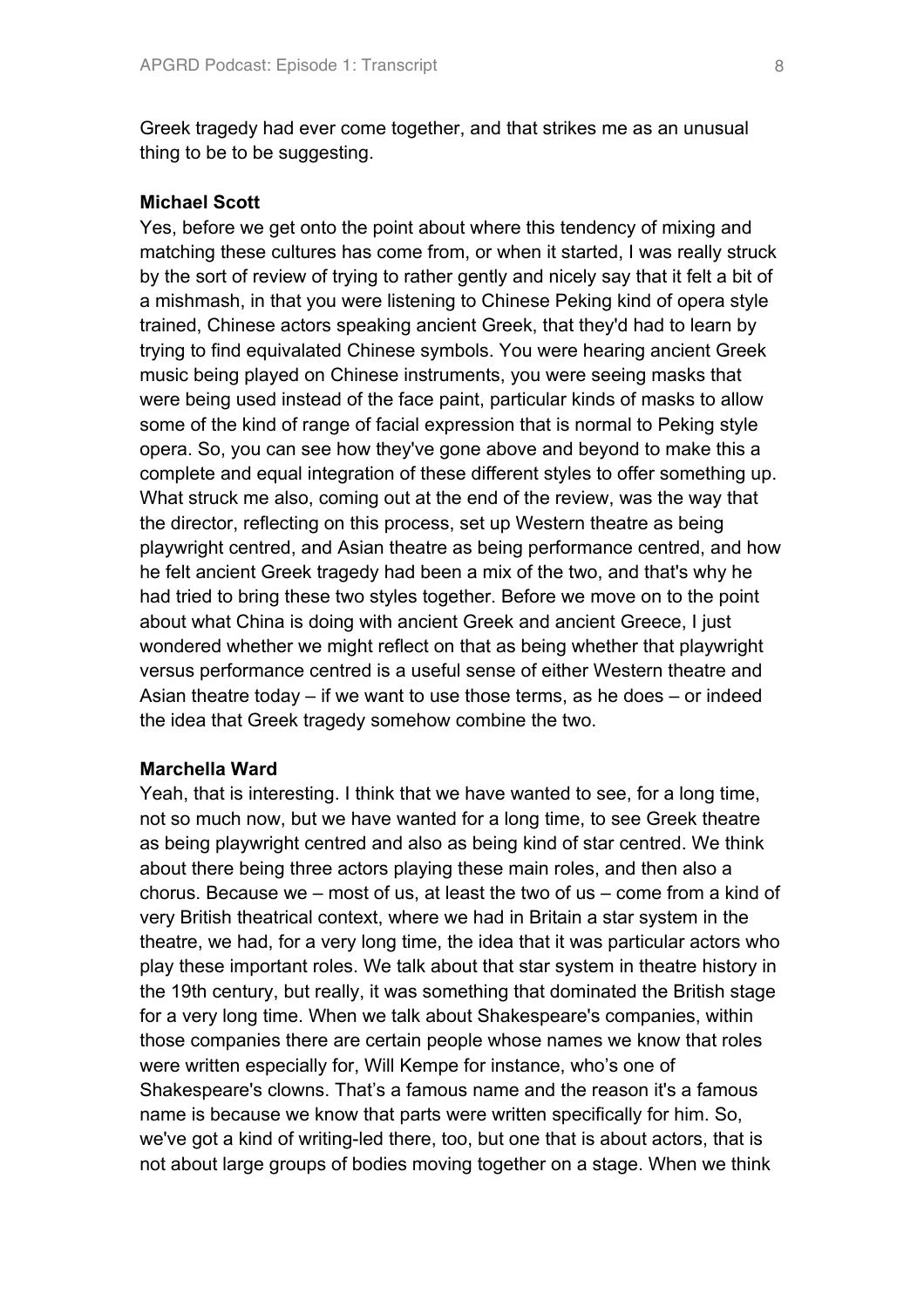about choruses in European theatres, we tend to think about them in something like a musical, or in an opera. If you go and see Arthur Miller, or Harold Pinter, or Caryl Churchill or any of those playwrights, you won't see huge choruses of people. That's partly a kind of financial conversation, it's partly because it costs a huge amount of money to train choruses and a huge amount of rehearsal time to train choruses, that has partly to do with cuts to theatre budgets, and things like that. I'm going a long way about saying that I do think there is an interesting positioning of the chorus here as crucial to this production, and I think that probably is happening in a way that it would be very difficult for that to happen in a contemporary British theatre, because of the huge costs that they would be involved in training that chorus and the huge space that you would need in order to do that. I don't think that's an East versus West thing, as I've already said I don't believe in an East versus West thing, but I don't think that purely Asian theatre – whatever the word Asian might mean, in this context – I don't think that only Asian theatre can do that, but I do think this clearly was a production that took seriously the huge performative value of having lots and lots of bodies on stage to move and to make sound.

#### **Michael Scott**

I think that's absolutely right. I just like this idea that whereas we saw a very upfront denial in the *Hecuba* example, that this could be a play for anyone else except the West. Despite the fact that it's a seeming example of universality and integration of cultures, there's a subtle underplay here going on also. Potentially, actually, the home to really understand Greek tragedy is not in its original geographical home, or any version of its original geographical home, but actually far away in the East, and it speaks to some of the stuff that I've been very surprised by in very recent years of how China has moved to position itself as very much akin with Greece, and particularly the heritage and cultural achievements of ancient Greece. I've been studying this a little bit, partly because I was in China for a couple of times through 2018 working with different institutes and institutions that study the Classics. Now, the earliest institute for the history of ancient civilizations that works on the Greeks and Romans were set up in China in the 1980s in Shijiazhuang in the Northeast, a Northern University, and is still the kind of foremost postgraduate unit for study in China, of both Greeks and Romans, but also Egypt and Syria, etc. Across different Chinese universities, there seem to be well over now 100 different Chinese academics that are working on particularly Greece and Rome, but what surprised me even more than that is the way that an appreciation for an interest in a love for particularly Ancient Greece has now exploded far beyond the ivory towers of Chinese universities, and has become much more of a popular and public phenomenon.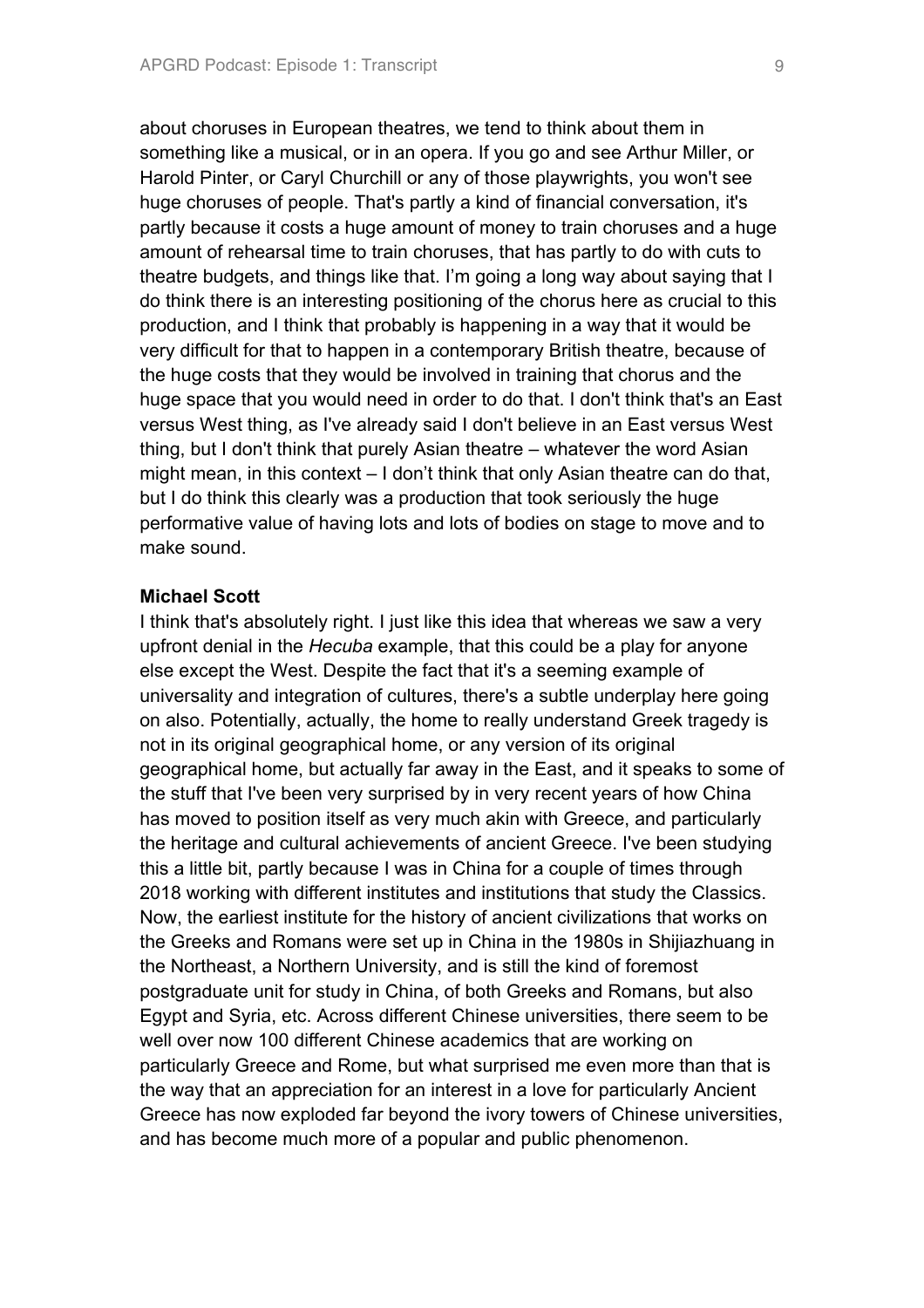So, in the last couple of years, there have been blockbuster exhibitions in museums in Shanghai and in Beijing of ancient Greek objects, and this is now leavered up into increasing the number of direct flights between China and Greece, number of university concord agreements to work together. Most recently, we've seen the Antikythera mechanism on display in the Forbidden City in Beijing. You could not get a more high-profile place to have ancient Greek artefacts exhibited, and China has sent some of its, interestingly Han era, artefacts over to be shown and displayed on the Acropolis and the new Acropolis museum. We've seen this kind of increasing love affair or want to equate the great, particularly philosophical and cultural, achievements of the Han era with those of Ancient Greece. And I think this is really interesting, because when you actually try and put the two in geographical timeline together, also chronological timeline together, that obviously doesn't work at all. In fact, the chronological timeline puts the Roman Empire and the Han Empire in exactly the same time. In 2015 – some of you may have seen this movie when it came out in the cinemas – there was a movie called *Dragon Blade* that came out in 2015, that had Jackie Chan, John Cusack, Adrien Brody, and it was one of the first linkups between the Beijing Film Academy that was sponsoring movies and Hollywood, making a movie about how Han soldiers had banded together with great Roman legionaries to save the ancient Silk Roads from being taken over by nasty individual who wanted to own it all for himself. This was a massive blockbuster hit in China, it completely flopped in America. Actually, since then, it seems clear that what China does not want is a comparison and connection with Ancient Rome, and connotations of Empire, and emperors at all, what it wants is a connection with the cultural and philosophical achievements of particularly Ancient Greece. We are seeing that particularly in relation to philosophy and science, but I wonder if we're going to see that also in relation to tragedy and into drama more generally.

### **Marchella Ward**

Yes, absolutely. I mean, it doesn't surprise me at all what you're saying about the kind of huge popularity of the ancient Greeks in China. Just anecdotally, a couple of years ago, I wrote a small children's book about ancient Greece which is coming out in September, and the only international rights that has already sold are its Chinese international rights. It's sold them almost before it went to print. That's a book written for really tiny little children so there's clearly huge appetite for Ancient Greece and that really is not a surprising thing, right? I think we don't need to imagine that China just woke up one day and decided that it wanted to suddenly have this interest in ancient Greece, or indeed, that that comes about as some sort of process of westernization. Because there have been conversations around comparative work on, for instance, Confucianism and Ancient Greek philosophy. We have all sorts of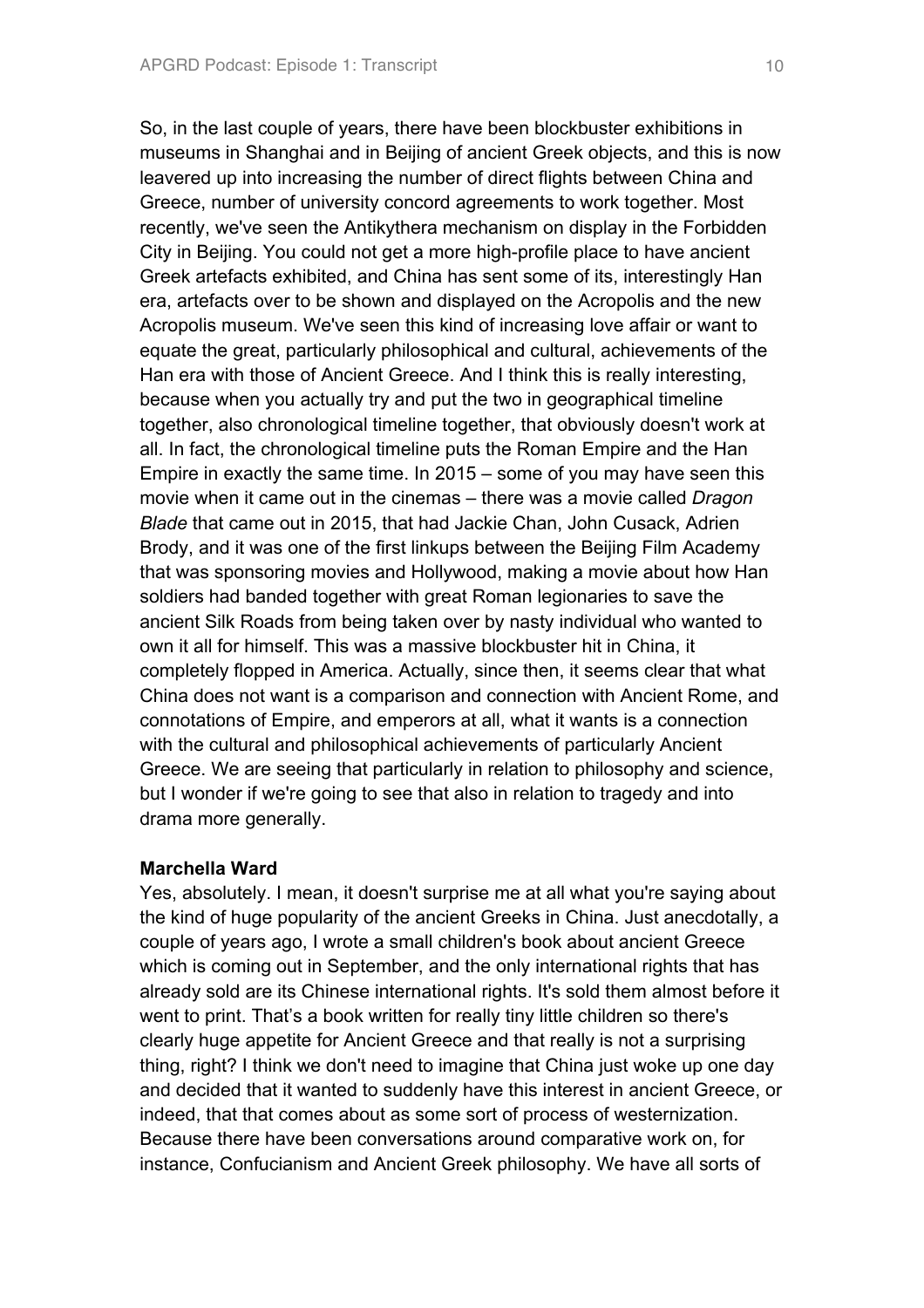grammar handbooks from the early Qing Dynasty that are modelled on books for teaching Latin grammar. So, I don't think we need to imagine that this is a totally new thing, I think its pace is picking up and hopefully that will teach us something really important, which is that, the British, the Americans, other Europeans, other large groups of white people who had for a long time wanted to claim that they alone had a special relationship with ancient Greece are increasingly going to find that their relationship with ancient Greece was precisely as constructed as anyone else's. There's no reason why a writer sitting in their study, somewhere in North London, should be more likely to draw on the plays of Aeschylus than someone sitting in their study in Beijing, for instance. I don't see an intrinsic separation there. So, it's exciting that we are about to come to learn that, but I don't think it's a new thing.

#### **Michael Scott**

I think that's absolutely right. What is obviously driving the supersizing – if we might call it that – of this relationship right now is the modern politics of China coming forward with this new One Belt, One Road and the part that Greece plays in that. The port of Piraeus is now principally Chinese owned and Greece is China's entry point into Europe. And I think it's fascinating that China has so very cleverly, and Greece's equally responded, kind of developed this new link between ancient cultures, which then leads on to modern cultural collaboration and financial collaboration and geopolitical collaboration. Because it is using what those in the *Hecuba* reviewer-esque have been claiming as the quintessential foundation of Western civilization, the ancient Greeks, as the tool to hive off part of Europe, Greece to make it look more eastwards and be more a friend to China moving forward than it is to Europe and to the West. This was seen most recently, Xi Jinping made a visit to Greece and two premiers work bonding together very obviously and they've even set something up – I found that out the other day – called "The Great Civilizations Forum", which is a new, global collaboration between all modern countries who are home to great ancient civilizations. So, this is Italy, Greece, Egypt, Iraq, Iran, China, Peru, and I think Bolivia is in there as well. As a group of people at the moment, it's sort of soft power through cultural connection through being home to these ancient civilizations, but its stated, future purpose is very much to act as a new financial kind of power play within the world. So, I think we are only just at the beginning of this supersizing process of seeing connections made between modern countries through their ancient cultures and using that to influence modern world affairs going forward. I did want to pose more questions, because Chella and I were both thinking about the slight weirdness of going back into the 90s. This first play that you choose in this new collaboration between the New York Greek Drama Theatre and the Chinese national Beijing opera, why did they pick the *Bacchae* of all the plays? Because, I don't know about you, but it is not, and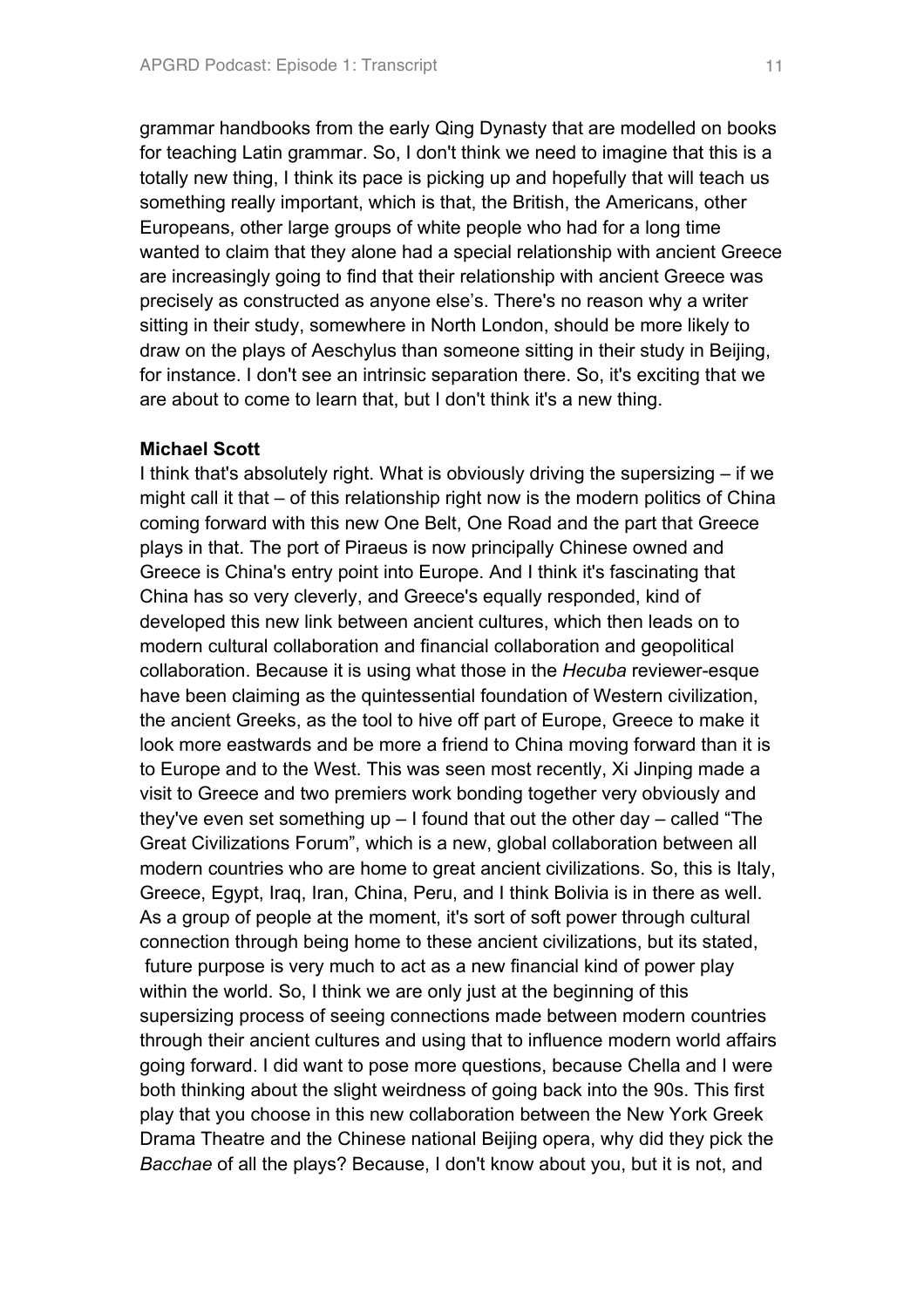no tragedy's cheery, but this is not, by any means, the cheeriest production to put on stage and it strikes me actually as a very weird choice!

### **Marchella Ward**

Yes, it's hard to know whether that's a choice that's motivated by the kind of smaller reputation that the *Bacchae* has of being a play that is about somebody who might be Asian. Dionysus, when he arrives at the beginning of that play, he's very keen to tell us in the very first words, he says, as he opens his mouth, and his disguise, as I'm sure some will remember he's disguised as his own priest at this point, but the very first words that come out of his mouth are that he's just been to other places, he's just come from, he lists all these other places. So he lists Lydia, he talks about visiting the Persians, he talks about Arabia and then at the end of his list, he also says that he's been in Asia. What those various geographical terms might have meant at that point in the fifth century, I think, is maybe something we'll have to leave for another day, but, I think, what's interesting about this play is that it's often carried with it the idea – or people have imputed to it the idea – that this is a play about what happens when a kind of Asian religion in the form literally of a person, of the god Dionysus, comes into a sort of Greek setting. Obviously, people can't see because it's a podcast, but when you were talking about great civilizations, Michael, I was sort of raising my eyebrows and almost touching the sky, because, obviously, civilization is an idea that does a huge amount of damage. The idea that certain people are civilized and certain people are not is a very ancient idea, but it's one that allows the huge mistreatment of huge numbers of people, and is connected to the enslavement of people and all these various different kinds of horrendous things. But to me the idea that this is an Asian god, this is a God who's from somewhere that is not Greek, coming into a kind of civilized Greek world, is what makes me kind of wonder whether there's something about this choice that isn't just the kind of optimistic, oh we can all share Greek tragedy, collaborative effort that this newspaper article is kind of positioning this play in the 90s to be, because the *Bacchae* is about the huge amount of destruction that has caused the death of Pentheus. In fact, not just the death of Pentheus, but his beheading and dismemberment caused by his mother. So, what happens is Dionysus bewitches his mother so that she sees her own son Pentheus as a lion and she then tears off his head and proudly goes back to the city saying that she's beheaded this lion, but that comes about as a kind of punishment of Dionysus. So, what we've got here is a structure of a play that is about a God who comes from somewhere else, somewhere that's kind of explicitly set up as not the sort of civilized Greek world in which we are in the play, and brings with him huge amounts of violence, huge amounts of destruction, also different ways of troubling the false binaries of gender, because we're told throughout the play that Dionysus makes the women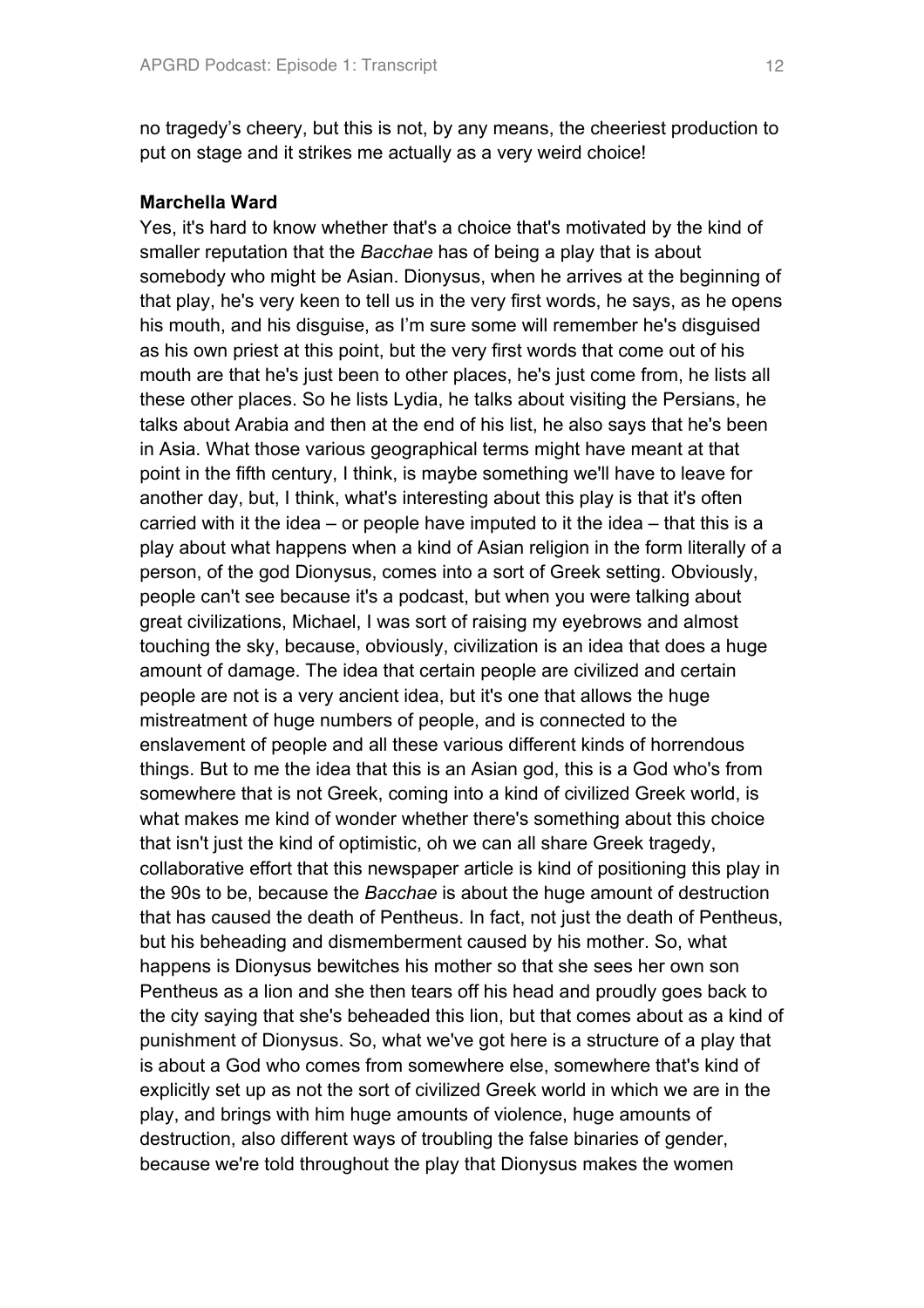behave in a way that they wouldn't normally behave, or they shouldn't behave. So, it's an interesting play to choose for this collaboration, because it's precisely not a play that is optimistic about what happens when different cultures connect. It's a play that has underneath it the idea that there might be something about this Asiatic God that might be dangerous to the Greeks that he interacts with.

### **Michael Scott**

I think that's absolutely right. For me seeing this play, or imagining being in the audience, seeing this play in the 90s in Beijing, again it's all those different layers. There is the idea that there is a universality of poetry and of cultural production, that a play is something which speaks to humanity into the range of emotions, that all humanity has irrespective of background, of which this is supposed to be a recognized masterpiece of Euripides, it is to be able to speak to all of those emotions, that it is a play that can go anywhere. But, as you say, it is a play about what happens when someone comes from a very foreign culture and starts to mess everything up within the culture that he, the God, is inserting himself into. And equally, I think there's another layer there for me, which is about what religion does to a society and what it messes up, or the powerful nature of religion within society. I think that, particularly coming in and thinking about the kind of often difficult place of religion within modern Chinese culture, particularly given the director apparently used specific gestures, from Tao rituals from within different parts of China, they're incorporated into the performance, I think, if you were the Chinese spectator of this performance, you wouldn't but be able to see something of the difficult kind of relationship between the Chinese state and religion kind of within this play as well. So, I think this is actually a fascinating example of very, very multi layered textual kind of references, where we're thinking about how this would have gone down as an example of interaction between different cultures and reception within its own particular culture as well.

### **Marchella Ward**

I think it also shows us why conversations around the problematic nature of the division between East and West are not over, because, even in this play, that seems very much to be about collaboration, to be about the sort of sharing of the idea of an ancient heritage, even then, we're still seeing classics, doing the work of marking out one culture as powerful and superior and civilized, and another culture as violent, as barbaric, as causing a problem for that civilized culture. So, I think this is something that we see ancient literature doing throughout its kind of long history also of being attached to the violent colonialism of the British Empire too. You look at the different things that Greek literature, Latin literature were being used to do in, in colonized India, for instance, which was sort of about seeming on the